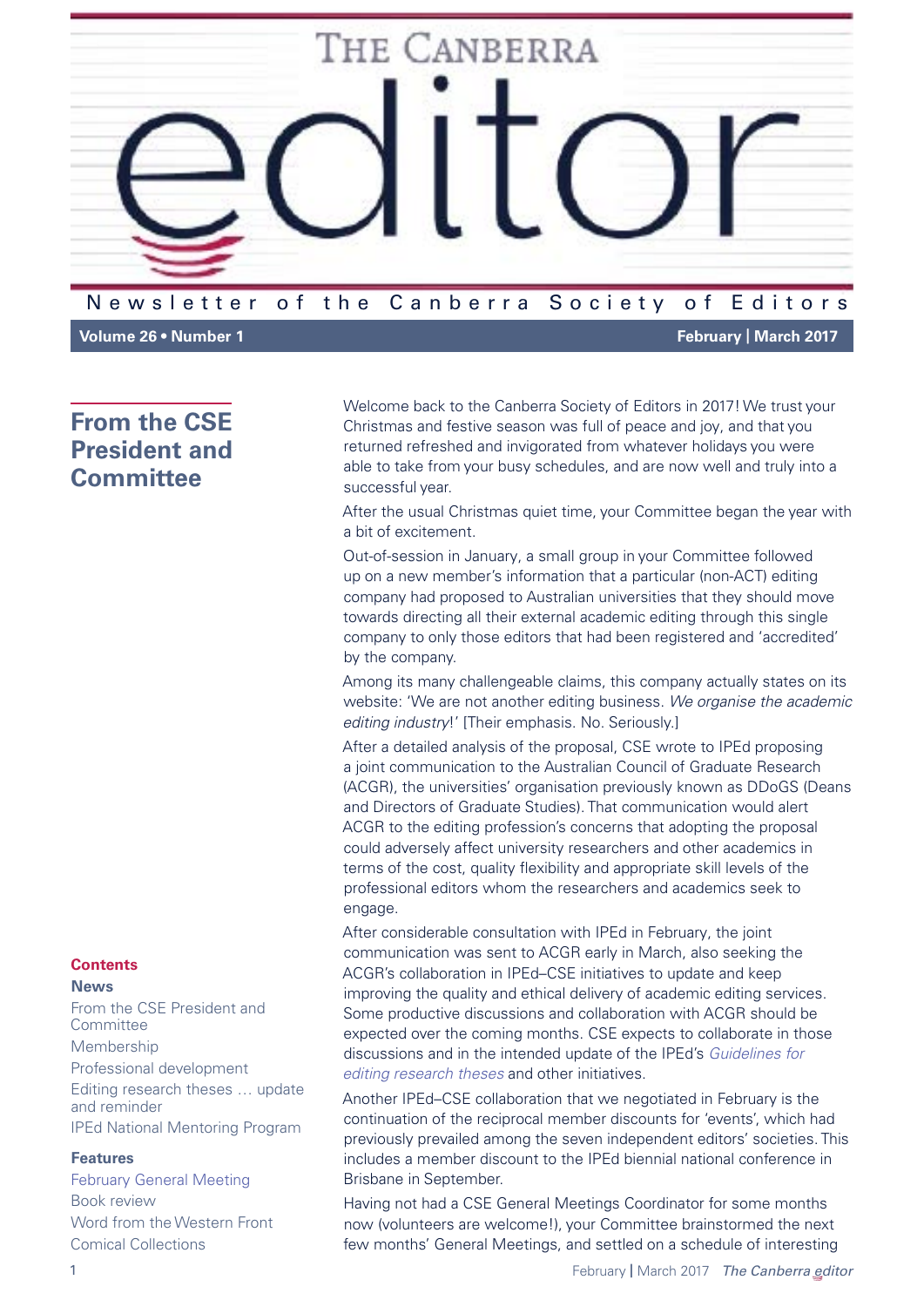subjects, speakers and panels through to the AGM in August. These are listed elsewhere in this newsletter.

The Committee has also agreed to continue holding the Society's monthly General Meetings at the Ferguson Room in the National Library, despite the NLA's new policy of having to charge even not-for-profit groups to use its facilities. But we are considering alternative venues … again!

At our March Committee meeting, we learnt that a longstanding and always active member, Karin Hosking, has offered to organise at least one networking lunch … and soon. If it is as popular as those that Malini Devadas organised over the past three years, we may be able to prevail on Karin to do more. These lunches have proven to be a popular and valued networking opportunity for members who have difficulty attending evening General Meetings.

Two other initiatives were agreed at February and March Committee meetings. The first is the production of two 20–25-page booklets: one on plain English, and one on grammar. Two of your Committee members have initiated writing the text for these booklets, which we hope to publish this year.

The other is the trialling of a new email discussion group, to replace the long-running Yahoo discussion group that Honorary Life Member Peter Judge managed for years. Expect to see some communication about this in the near future.

Finally, our March meeting also confirmed your Society's very strong and stable financial position, as well as the very satisfying membership numbers in the first year after members voted to remain an independent society, rather than to wind up and become a branch of a head-office IPEd. In the year before the 'transformation' (2015–16), CSE membership was around 180. In March 2017, total membership was still well over 140. A new corporate member and eight new full members were approved at the March meeting.

These developments are very encouraging. And we thank all CSE members—both old and new—for their continued support and commitment to the Society.

**CSE President and Committee**

<span id="page-1-0"></span>**Membership** I confirm that the Society's membership stands at 142, with a couple of **Membership** outstanding applications.

> I am starting a new email discussion group on Google for our CSE members. It's still in the setup phase. Over the next few weeks, all current members will receive an invitation to join the group. The nowretired Yahoo email discussion group managed by life member Peter Judge was very popular; I'm hoping members will enjoy our new group just as much. All interesting discussion threads will be welcome.

#### **Dr Linda Weber AE**

Membership Secretary and Public Officer

A warm welcome to the following new members!

#### Full members

Dr Kathryn Brown Richa Carneiro Alphonso Julia Church Geoff Dawson (previously an associate member) Lisa Fuller Frances Glavimans Emily Hazlewood Dr Nicola Van Dijk (Dr Nicola Watson)

Corporate members

Dr Lisa Lines (also full member) Beth Rogers

Associate members Timothy Barrett Moira Byrne

BACK TO CONTENTS **BACK TO CONTENTS**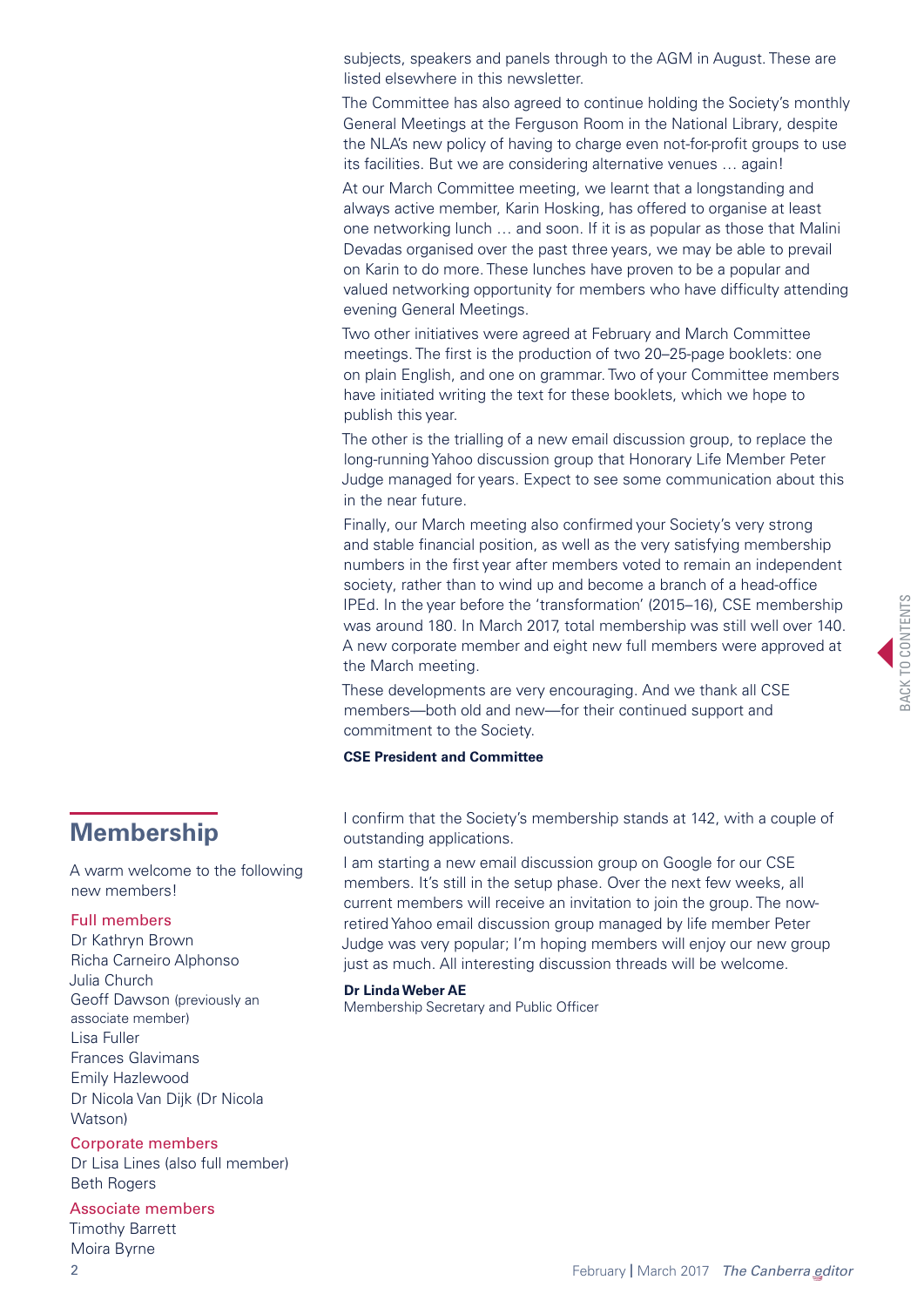# <span id="page-2-0"></span>**Professional development**

Our Professional Development Coordinator, Dr Lisa Lines, has had to make an unexpected return with her family to Adelaide, and is now seeking willing helpers to be her 'feet on the ground' in Canberra for the three specialised workshops (some details below).

Members who offered to help with 'training', we know who you are! Please contact one of CSE's office bearers or the Immediate Past President (Alan Cummine, 0407 488 927) to avoid being harassed!

'Professional development' for CSE members (and others) includes not only our specialised one-day or half-day workshops, but also the lively presentations that combine with conviviality and networking to make our monthly General Meetings so popular.

Here are your Committee's forward plan for 2017—so far.

# **General Meetings**

(Last Wednesday of each month in the Ferguson Room at the National Library. Drinks and nibbles from 5:45 pm. Business and presentations from 6:15 pm to about 7:45 pm.)

## Wednesday 26 April

Topic: Practical aspects of using EndNote<sup>™</sup> Speaker: Dr Farid Rahimi

EndNote™ is a reference-management software now in version X8 and available for both Mac and PC platforms; see [here](http://endnote.com/downloads/30-day-trial). This presentation will use the PC version of EndNote™ X8 and show how to 1) generate an EndNote™ 'library'; 2) insert citations into a Microsoft® Word document using an existing EndNote™ library; 3) generate a bibliography of cited references in a written manuscript; and 4) apply a specific formatting style to a bibliography. Install the PC version of the 30-day trial version of [EndNote™ X8](http://endnote.com/downloads/30-day-trial) on your laptop and bring your laptop PC (or Mac) with you to the meeting. Make sure you also have Microsoft Word installed (Microsoft Word 2007, 2010 (32 bit), 2011, 2013 (32 bit), 2016 (32 bit)) on a PC with the Operation System Windows 7 SP1 or later versions. You may wish to work along with Farid as he demonstrates those EndNote™ functions.

# Wednesday 31 May

Topic: BMA magazine: Issues 1–500

Speaker: Allan Sko, managing director of BMA Magazine

December this year will see the 500th issue of the BMA magazine. Allan will speak about the journey from Issue No. 1 to the present day, and about the job of a managing editor and the relationship the magazine has with text editors.

# Wednesday 28 June

## Topic: Academic editing

A panel of speakers will present on facets of academic editing and answer your questions.

## Wednesday 26 July

Topic: Web accessibility Speaker: Cathy Nicoll will speak about writing and editing for web accessibility.

# Wednesday 30 August

CSE's Annual General Meeting, followed by dinner.

# **Specialised workshops**

The subjects most requested in the professional development survey conducted last year included the topics now scheduled for our monthly meetings, described above.

Other requests were the three topics now being planned as one-day workshops. They are:

- Basic copyediting
- Grammar
- Accreditation exam preparation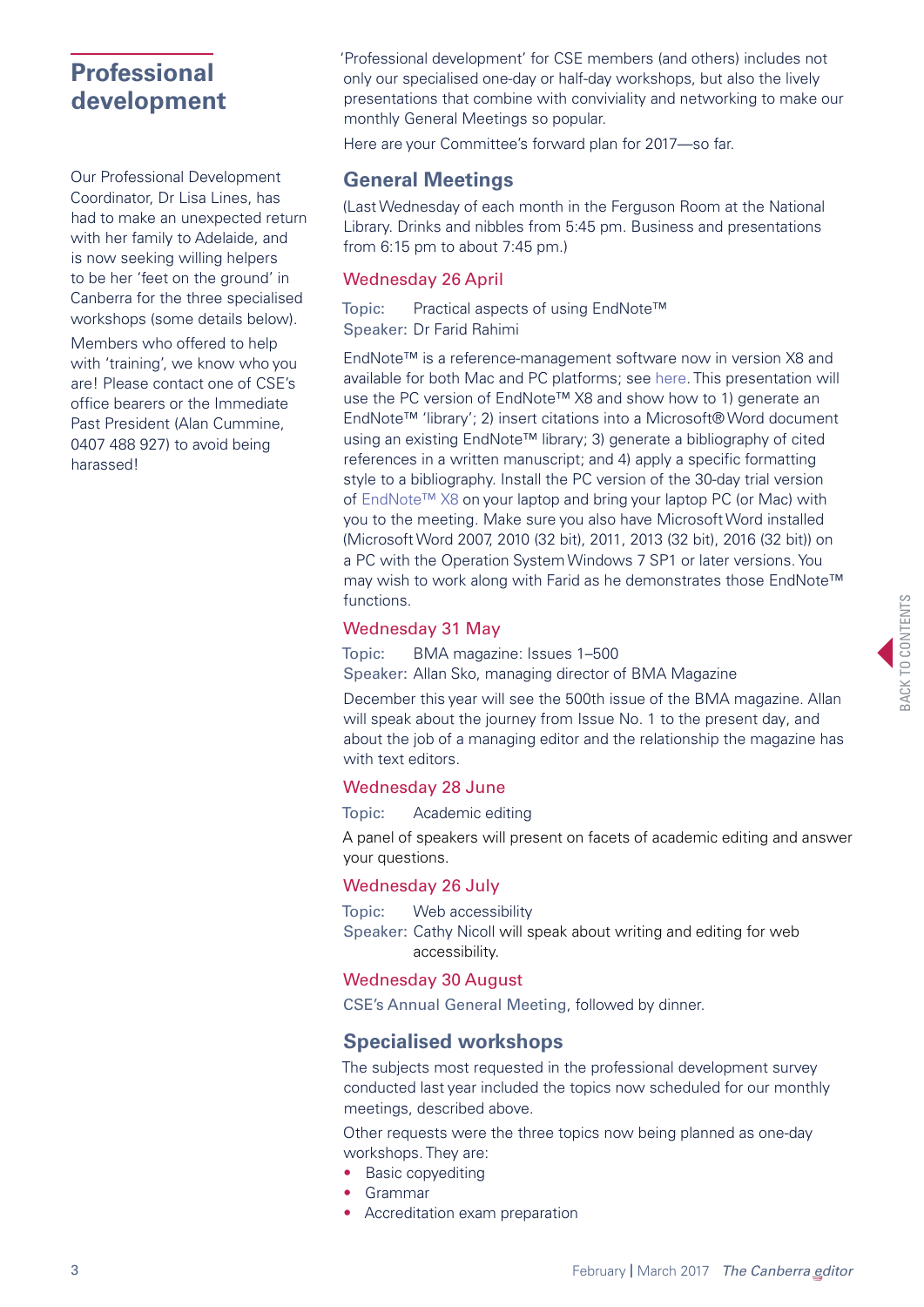Significantly, all three are subjects that emerged in the IPEd Accreditation Board's analysis of the low pass rate in the 2016 AE exam—candidates making basic grammatical and editing mistakes, plus being inadequately prepared for a high-standard test of experienced professionals.

These CSE workshops are being scheduled to fit in with other parts of the CSE calendar, as well as with the IPEd Biennial National Conference in Brisbane in September.

| <b>Eris Harrison</b> | <b>Lisa Lines</b>                    |
|----------------------|--------------------------------------|
| Vice-President       | Professional Development Coordinator |

In the past several months, 'academic editing' has been gathering momentum as a field of particular interest within the editing profession and its representative bodies.

The changing needs of researchers in the higher education environment, combined with advances in technology and internet usage, are revealing some challenges for editors and for users of editing services, especially with respect to editing for students.

Academic editing will be the subject of a panel discussion at CSE's General Meeting in June, and will be the focus of a session and perhaps a workshop at the IPEd Biennial National Conference in Brisbane in September.

Editing of research theses is the subject of current communications between IPEd and CSE (jointly) and the Australian Council of Graduate Research (ACGR). ACGR was previously known as DDoGS (Deans and Directors of Graduate Studies), which worked with IPEd to develop and approve the IPEd *[Guidelines for editing research theses](http://www.iped-editors.org/About_editing/Editing_theses.aspx)*.

Embedded in those communications with ACGR are three IPEd–CSE initiatives: to review and update the Guidelines; to examine how to achieve more nationally uniform professional development for current and aspiring academic editors; and to develop a system to test and certify academic editing as part of the successful IPEd accreditation program.

While these initiatives are being implemented, it is timely to remind those taking on academic-editing jobs of the importance of ethics and integrity in the different elements of academic editing.

First, university policies do not permit professional editing of undergraduate work, and it should never be agreed to except when approved in rare and specific circumstances by a student's direct supervisor. Second, both substantive and copyediting of journal articles by qualified academics is acceptable. Third—and most crucially—editing of postgraduate theses is confined to copyediting and proofreading; substantive editing in any form is not permitted, and should not be agreed to.

CSE expects to be involved in the review and update of the IPEd Guidelines.

The primary purpose of this review must be to ensure the Guidelines continue to be the benchmark for thesis editing, but to be more explicit and less open to (mis)interpretation than 'guidelines' can be. Rather, they should constitute a very clear 'code of practice' for those who specialise in thesis editing, and give clear guidance to universities, postgraduate students and their supervisors as to the limit of permissible editing that is ethical from all perspectives and that preserves the integrity of scholastic endeavour.

Experienced editors specialising in thesis editing tend to be diligent in applying the IPEd Guidelines. But the expanding demand for thesis editing is attracting less experienced editors whose interpretation of the Guidelines is not as strict as was intended.

# <span id="page-3-0"></span>**Editing research theses … update and reminder**

# Oxford comma, Harvard comma, or serial comma—well worth it

In the 2016 July–August issue of *The Canberra editor*, Francesca Beddie ([Director, Make Your Point\)](http://www.makeyourpoint.com.au/), wrote a column about the Oxford comma. Francesca wrote, 'For me there's only one rule: use punctuation to aid clarity. So when the Oxford comma helps, go ahead and use it; when it doesn't, save yourself a keystroke.' Bryan A Garner in *Garner's Modern English Usage, Fourth Edition*, writes, 'But it's [argument] easily answered in favor of inclusion because omitting the final comma may cause ambiguities, whereas including it never well …'. Apparently, a saved keystroke (or pen stroke), which did not aid clarity, now cannot save a company millions of dollars in compensation. See *The New York Times* report by Daniel Victor (March 16, 2017) headlined, '[Lack](https://mobile.nytimes.com/2017/03/16/us/oxford-comma-lawsuit.html)  [of Oxford Comma Could Cost Maine](https://mobile.nytimes.com/2017/03/16/us/oxford-comma-lawsuit.html)  [Company Millions in Overtime Dispute](https://mobile.nytimes.com/2017/03/16/us/oxford-comma-lawsuit.html)'.

**Farid Rahimi PhD ELS** Newsletter Editor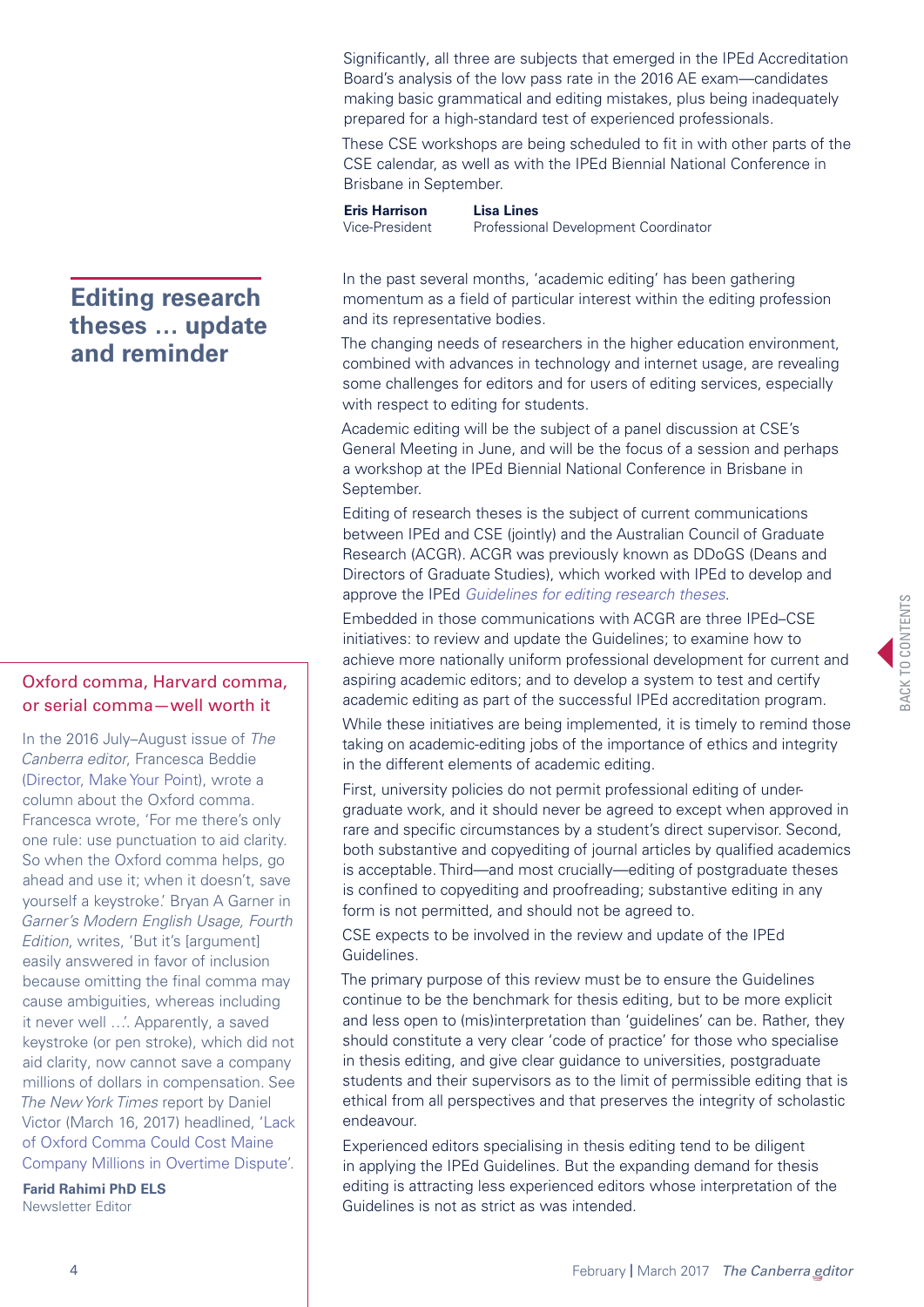Until the Guidelines are updated, CSE urges all its members to thoroughly understand the current edition—as it applies to editors, students and their supervisors—and to treat it as more than a guide, but as a code of practice for all to follow.

Immediate Past President Honorary Life Member

**Alan Cummine Elizabeth Manning Murphy DE**

# <span id="page-4-0"></span>**IPEd National Mentoring Program**

**Who are we?**

We thought you might like to know what the current Mentoring Coordinators around Australia look like, with a bit of an update on each of them. A lot of our mentorships are interstate matches, which means that two coordinators are involved. It's nice to have an idea of the person at the other end of the coordination. So, for this issue, we feature two of our state coordinators: Adele Walker in South Australia and Shannon Kelly in New South Wales. If you are looking for a mentor, or wanting to give a bit of time to mentoring someone in an aspect of editing (or anything related), and you live in either of those states, contact Adele or Shannon direct.



Adele Walker AE has been a member of the Society of Editors (SA) since 2005 and is currently the membership secretary as well as mentoring coordinator.

Adele works as a freelance editor and a translator of French to English. She is also a Hansard reporter at the Parliament of South Australia, part of a team preparing transcripts of parliamentary proceedings.

To contact Adele, email [adeleanderson@aapt.net.au](mailto:adeleanderson@aapt.net.au).



Shannon Kelly works as a senior legal editor at Thomson Reuters. Prior to working full-time as an editor, he worked as a lawyer during the day and a freelance editor in the evenings. He enjoys genre fiction (speculative fiction in particular) and has a love of long novels with deep characterisation and creative magic systems. Shannon has a bit of experience with starting off a career in editing in the 21st century, having completed his university degree in 2013. Perhaps someday there will be a clear path from tertiary to professional life for editors, but until that day he will be working to help young editors like himself.

To contact Shannon, email [shannon.tyler.kelly@gmail.com](mailto:shannon.tyler.kelly@gmail.com).

Next time, we'll feature two more state coordinators, but you don't have to wait—here are all the other coordinators' email addresses—they would like to hear from you:

Catherine Schwerin (WA) [caschwerin@gmail.com](mailto:caschwerin@gmail.com) Roberta Blake (Qld) [roberta.r.blake@gmail.com](mailto:roberta.r.blake@gmail.com) Louise Zedda-Sampson (Vic) [louisezed@gmail.com](mailto:louisezed@gmail.com) Sheelagh Wegman AE (Tas) [wegmans@internode.on.net](mailto:wegmans@internode.on.net) Geoff Dawson AE (ACT) [geoffdawsoneditor@gmail.com](mailto:geoffdawsoneditor@gmail.com)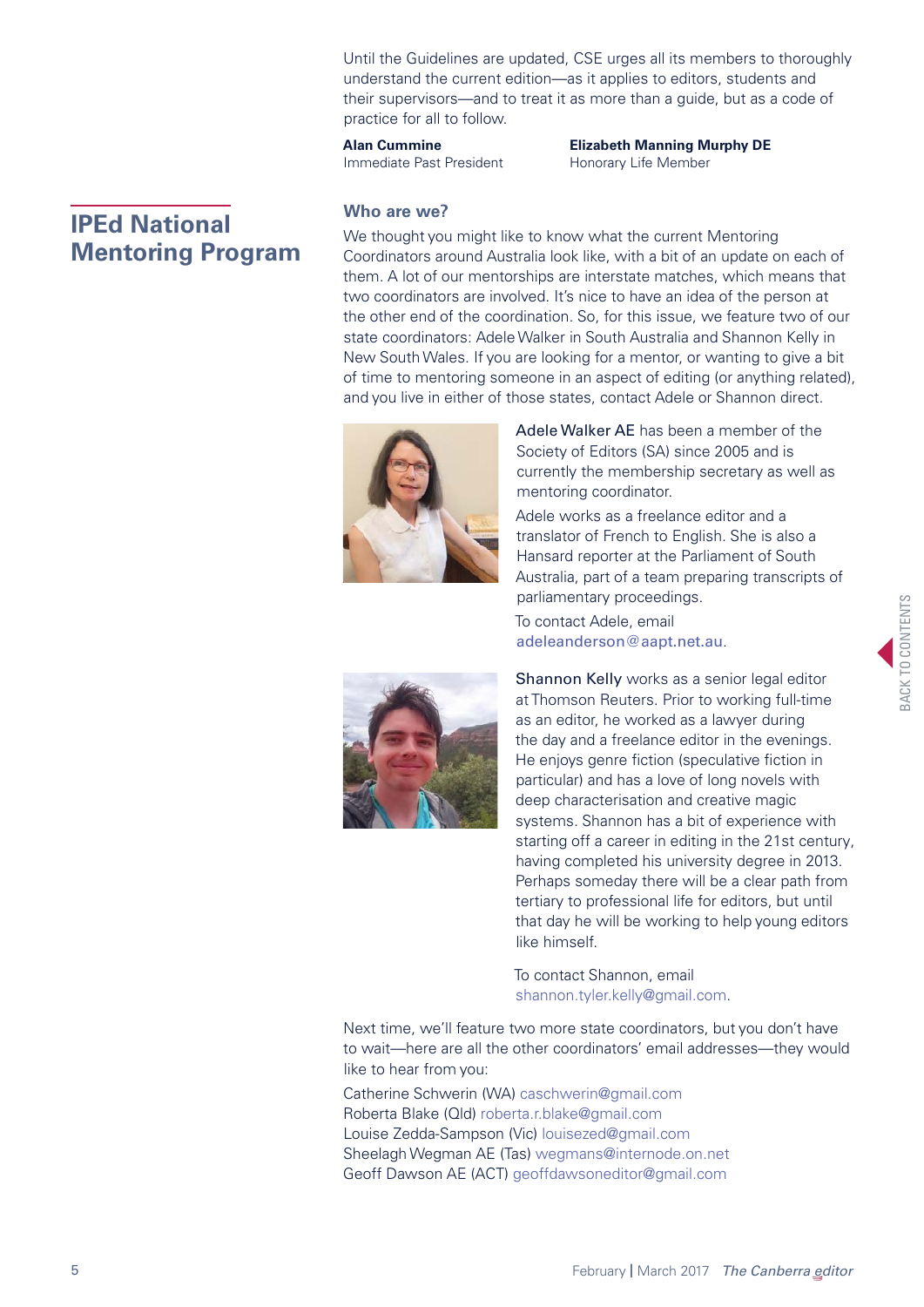# **CSE February General Meeting talk:** *What exactly is mentoring?*

**Mentoring in the ACT** 

# <span id="page-5-0"></span>**February General Meeting**

We were asked this question recently, so it became the theme of a talk. Geoff Dawson AE and Elizabeth Manning Murphy DE gave a talk on 22 February to members of the Canberra Society of Editors. We tried to answer this question and many others that members brought up. So what is it?

It's a partnership between someone with knowledge and experience in a particular aspect of the editing profession that they are willing to share, and someone who needs guidance in that aspect of editing. It's a twoway informal learning process, strictly confidential to the partners, and a great way to find out about improving skills or moving to a new area of the editing profession. This was almost an international event with CSE members from ACT, NSW and even Antwerp in Belgium, contributing their thoughts, in person or by email, about the value of mentoring to both mentor and mentee. The evening is written up in this issue of *The Canberra editor*. We would be happy to present the talk again to any groups of editors who would like to hear more about the program firsthand. We can do it in person or by Skype. Contact Elizabeth (details below).

#### **Elizabeth Manning Murphy DE** with **Ted Briggs AE**

[emmurphy.words@gmail.com](mailto:emmurphy.words%40gmail.com?subject=) [tedbriggs@grapevine.com.au](mailto:tedbriggs%40grapevine.com.au?subject=) Joint National Coordinators

IPEd National Mentoring Program for editors is going strong. There were interesting reflections on a mentoring relationship in the September– December newsletter, summed up by the mentee, 'I was very grateful for having this contact, especially with the solitary nature of being a freelance editor.' Elizabeth Manning Murphy and I gave a talk on mentoring to the CSE's General Meeting on 22 February. A gratifying number of the attendees asked for further information, so we hope to have some new mentors and mentees on board in the ACT this year.

If you missed the talk but you're interested in being mentored or offering to be a mentor, you'll be welcome. Any aspect of editing or related business topics is fair game (there are suggestions in the *[Guidance Notes](http://www.iped-editors.org/Professional_development/Mentoring.aspx)* [on the IPEd website](http://www.iped-editors.org/Professional_development/Mentoring.aspx)). Throw me an email, as the French say.

#### **Geoff Dawson AE**

ACT Mentoring Coordinator, and CSE Treasurer

### **All about mentoring for editors**

The CSE's February General Meeting heard a most informative presentation on IPEd's mentoring program for editors. Elizabeth Manning Murphy DE (one of the creators of the mentoring program) and Geoff Dawson AE described the key elements of the mentoring program:

- The coordinators match members who would like to have a mentor with those who have volunteered to be mentors.
- The mentoring focus can be any aspect of editing or related business topics (the IPEd *[Mentoring Program Guidance Notes](http://www.iped-editors.org/Professional_development/Mentoring.aspx)* provides topic suggestions). Mentors list their special interests and experience, and the coordinators match them with prospective mentees who would like advice on those matters.
- The arrangement is quite flexible, and the focus can be adjusted by mutual agreement as the relationship develops.
- Eight hours of advice over about three months is the suggested default; but again, this is very flexible, and mentorships can be extended or shortened by mutual agreement.

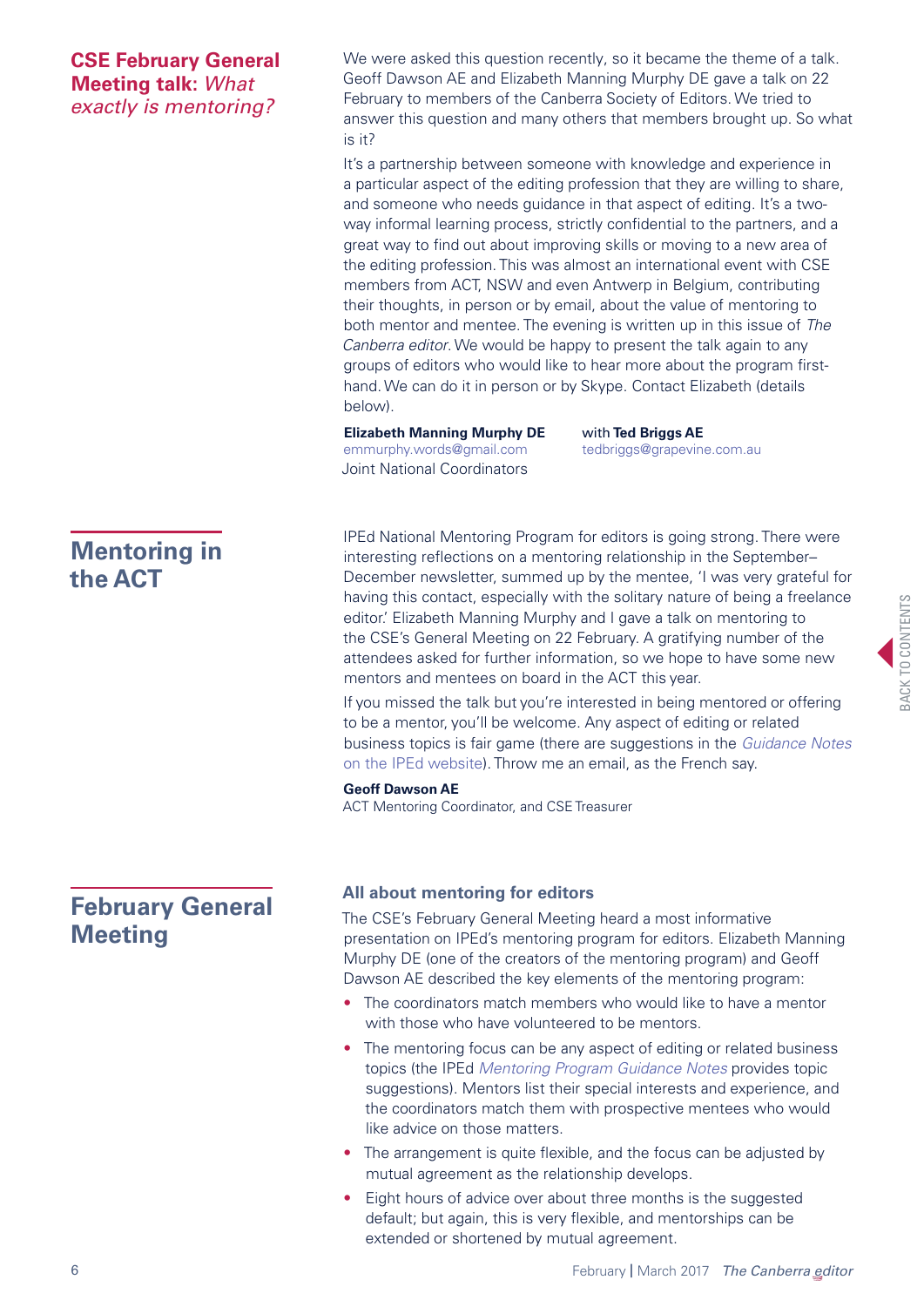Thanks to Ara Nalbandian and Karin Hosking who shared reflections on their experiences as mentors in the program. Thanks also to other mentors or mentees who provided comments for sharing: Melissa Faulkner, John Linnegar and Anna Boots. They showed what a valuable experience a mentorship can be for both mentors and mentees.

The coordinators are always glad to hear from anyone who would like to be mentored or who may be interested in volunteering as a mentor (new mentors attend a short workshop, usually held by Skype, and are supported throughout a mentorship). To find out more, contact your local coordinator.

### **Geoff Dawson AE**

ACT Mentoring Coordinator, and CSE Treasurer [geoffdawsoneditor@gmail.com](mailto:geoffdawsoneditor@gmail.com) 0410 251 063

# <span id="page-6-0"></span>**Book review Garner's Modern English Usage, Fourth Edition**

# Bryan A Garner

2016, Oxford University Press, New York, USA Printed: 1056 pages, (ISBN13: 9780190491482) eISBN: 9780190632373 DOI: 10.1093/acref/9780190491482.001.0001 [Booktopia price: 35% off at \\$64.75](http://www.booktopia.com.au/search.ep?keywords=garner%27s+modern+English+usage&productType=917504) (at time of publishing this newsletter) [Book depository: \\$53.90](https://www.bookdepository.com/Garners-Modern-English-Usage-Bryan--Garner/9780190491482)

## Review by Farid Rahimi PhD ELS, Newsletter Editor

## **About the author**

[Bryan A Garner](https://en.wikipedia.org/wiki/Bryan_A._Garner) is a Texas-born lexicographer, lawyer, and scholar. He has written or edited 27 publications on English usage, lexicography, grammar and style; and legal drafting, editing, advocacy and ethics. Examples of his work include *Black's Law Dictionary*; *The Chicago Guide to Grammar, Usage, and Punctuation*; *The Chicago Manual of Style*, ch. 5 'Grammar and Usage'; *The Elements of Legal Style*; *The Rules of Golf in Plain English*; and *Garner's Modern English Usage* (GMEU). Bryan is the founder and president of [LawProse Inc.](http://www.lawprose.org) and serves as a [Distinguished Research Professor of Law](http://www.law.smu.edu/professor-profiles/garner) at Southern Methodist University Dedman School of Law.

In *Making Peace in the Language Wars*, an essay that Garner has included in GMEU, he describes himself as

'… a prescriber who uses descriptivist methods—in effect a descriptive prescriber. I don't doubt the value of descriptive linguistics—up to the point at which describers dogmatically refuse to acknowledge the value of prescriptivism. Each side in this age-old debate should acknowledge the value of the other.'

In the same essay, Garner quotes DJ Enright's suggestion on relabelling prescriptivism: '… And since prescriptivism is the only brake we have on the accelerating spread of chaos, let's find another name for it, one less reminiscent of the National Health Service.' Rather than trying to *relabel* this class, Garner reminds us of, and discusses, the three fundamental principles that may aid *reconcile* the two schools of thought:

- 1. Linguistically, both speech and writing matter.
- 2. Writing well is a hard-won skill that involves learning conventions.
- 3. It's possible to formulate practical advice on grammar and usage.

GMEU certainly helps with all the three principles if one can ignore the two classes—or any of their labels—and try to write well and clearly.

Trodant "-William Safee, The Aire Told When **BRYAN A. GARNER** 

**GARNER'S MODERN ENGLISH USAGE**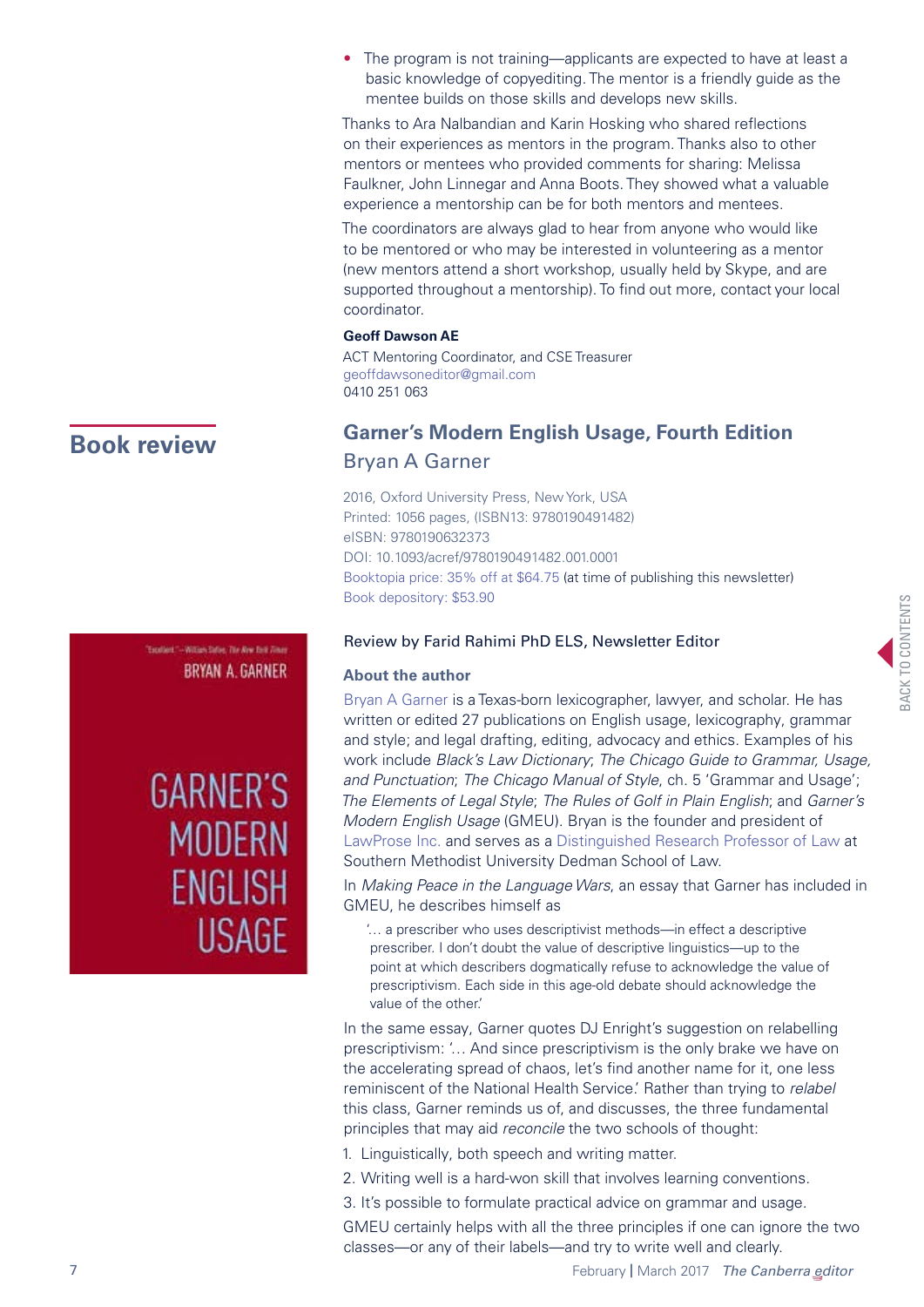#### **Author's approach in GMEU**

Garner takes an empirical approach by calculating ratios of word-usage frequencies and phrase frequencies in World English and its two major subtypes, American and British English. He presents this collected information after researching the largest database of English-language literature printed globally until 2008, and made available through the [Google Ngram Viewer.](https://books.google.com/ngrams) The Viewer shows graphs of the relative frequency of specified words or contextualised word sequences—used as search terms within a selected corpus of the English literature—and compares them with variant word sequences or variant usages. Thus, Garner eliminates the guesswork on word-usage frequencies or trends by using the powerful tool of a big database and revolutionises English lexicography in a way that would have been unfathomed and unchartered by lexicographers in the past.

In the book, Garner uses real-life published examples—and cites their chapters and verses—of all imaginable blunders that a modern English writer or speaker is likely to make, whether in vocabulary, spelling, syntax, phrasing, punctuation, or pronunciation.

Along with usage frequency ratios, Garner still keeps the [Language-Change](http://www.lawprose.org/language-change-index/)  [Index,](http://www.lawprose.org/language-change-index/) which he introduced in the third edition of *Garner's Modern American Usage*. According to this index, a specific word usage in Stage 1 is rejected; Stage 2, widely shunned; Stage 3, widespread but … ; Stage 4, ubiquitous but … ; and Stage 5, fully accepted. To clarify the Change Index more, in the fourth edition, Garner provides ten 'serviceable analogies' to 'help readers envision the levels of acceptability intended to be conveyed by the idea of stages'. I would like to share the Olfaction and Etiquette analogies here:

- Stage 1, Foul; Stage 2, Malodorous; Stage 3, Smelly; Stage 4, Vaguely odorous; Stage 5, Neutral
- Stage 1, Audible flatulence; Stage 2, Audible belching; Stage 3, Overloud talking; Stage 4, Elbows on table; Stage 5, Refined.

Garner describes and discusses the Stages of verbal change in his second enlightening essay, *The Ongoing Tumult in English Usage*—which he ends by writing, 'It's sad, of course, to know that many teachers have given up the idea that they should teach good English. But the proliferation of error can definitely be the source of a perverse joy. Let there be no doubt about that. Or about the fact that not everyone is incorrigible.'

#### **About the book**

*[GMEU](http://www.goodreads.com/book/show/26890896-garner-s-modern-english-usage)* trails as the fourth edition of *Garner's Modern American Usage*, but renamed this time. As Garner explains in the *Preface to the Fourth Edition*, the Oxford University Press decided to rename the book, using *English* instead of *American* based on the inclusive approach of GMEU to World English rather than merely American, British, or other variants thereof.

To start with (and to show how useful GMEU can be—is), the front pastedown endpaper of the book presents a handy *Quick Editorial Guide* that lists 100 common editorial quirks or 'comments' that an editor would most likely make. This *Quick Editorial Guide* allows an editor (or a teacher) to save time when commenting on or marking text by referring an author (or a student) to those GMEU sections that provide relevant editorial explanations. For example:

- item 6 discusses 'Apostrophe misused', pp. 704, 705, 747
- item 33 discusses '*Historic & historical*', p. 464
- item 64, 'Phrasal adjective—hyphenate', pp. 690–93
- item 74 discusses the misuse '*reason is because*' on pp. 770–71
- item 86, 'Subject–verb agreement' on pp. 195, 866–68
- item 92, '*Their & they're & there*'
- item 99, 'Zombie noun', p. 983.

To make use of the Guide, the editor (teacher) and author (student) should both own copies of the book or have access to it.

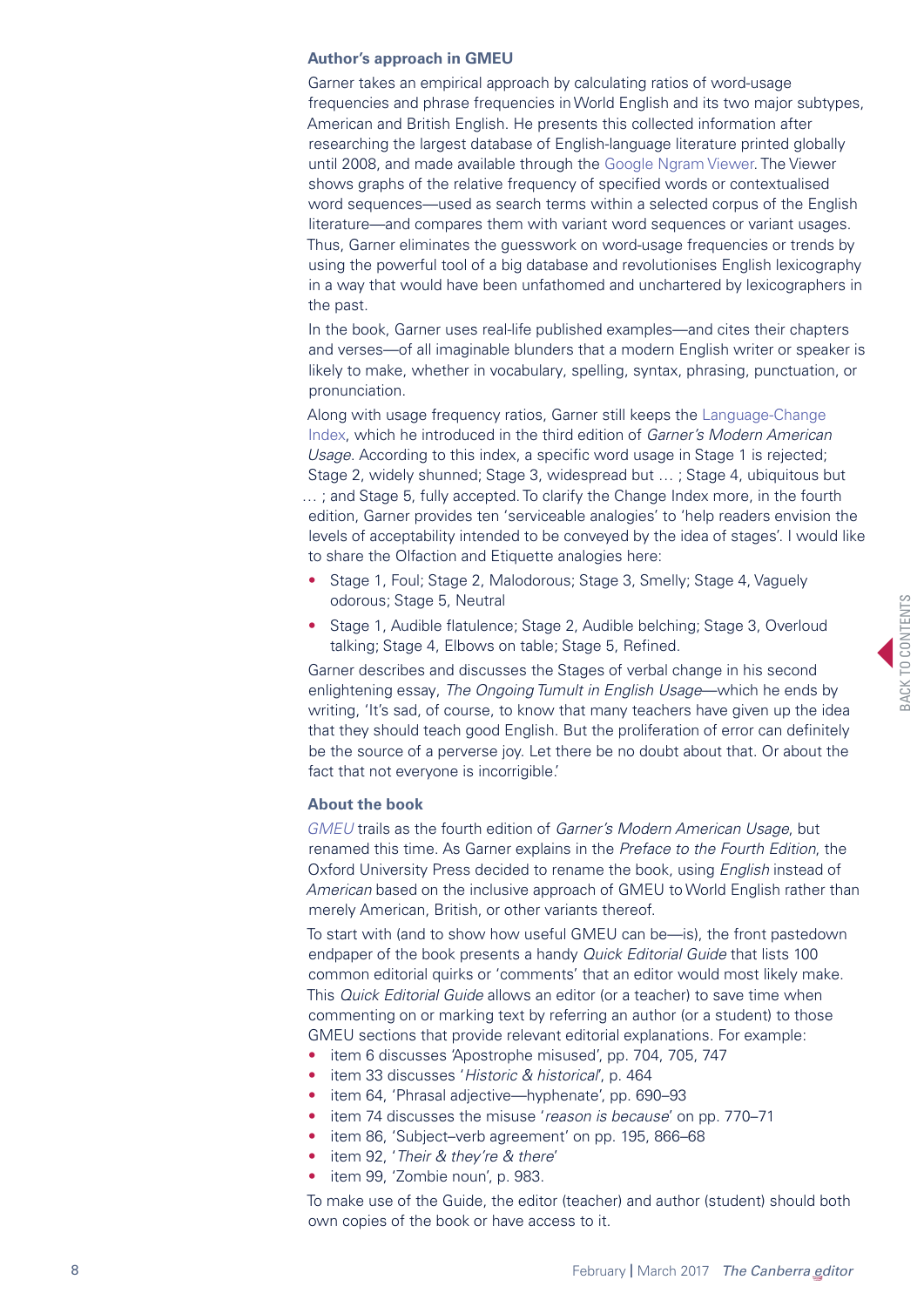With more than 1000 pages, GMEU has more than a thousand new entries, more than 2300 word-frequency ratios and over 6000 entries. GMEU's main text comprises essentially two types of entries: word entries—which discuss usage of certain words or certain sets of words and provides frequency ratios or change indices, and mini-essays—which deal with important issues of lexical usage, style or others. Mini-essay titles appear as small capitals throughout the book, so they can easily catch one's eyes while browsing to find out the answer to something else—one can never get enough of any single page of GMEU. Titles of some mini-essays, which I found interesting in my skimming of the book, include:

- AIRLINESE, which 'relies heavily on Doublespeak, with a heavy dose of Zombie nouns …'
- CANNIBALISM, which is 'H.W. Fowler's term for constructions in which certain words "devour their own kind" …'
- Fudge Words, which will eventually cause readers' 'energy and attention' to wane or 'fly away'
- Gallicisms, whereby you'd hit a *cul-de-sac peu à peu sans* stopping
- HYPERCORRECTIONS, which means *between you and I, apparati* is correct ...
- Officialese, 'characterized by bureaucratic turgidity and insubstantial fustian; inflated language that could be readily translated into simpler terms.'
- Post positive Adjectives, which 'follow the nouns they modify, generally because they follow Romance rather than Germanic (or English) syntax'
- PREVENTIVE GRAMMAR, which advises a rewrite in most cases
- Skunked Terms, 'when a word undergoes a marked change from one use to another'
- ZEUGMA, 'This figure of speech ... involves a word's being a part of two constructions', perhaps like working in two construction zones at once
- Zombie Nouns, which are (I would say *fatigued* or *fatiguing*) nominalised verbs.

After the main body of the text, a 52-page *Glossary of Grammatical, Rhetorical, and Other Language-Related Terms* is included. Each page of the glossary offers something new to me.

After the glossary, GMEU presents *A Timeline of Books on Usage*, another interesting reference list for lexicographers and researchers—and novices like me. List of *Select Bibliography* at the end refers to books on English usage, grammar, writing style, style manuals, etymology, literary terms, pronunciation, and the English language.

## **Verdict**

Well ..., I can perhaps describe what is in the book and use a classical megaphone to say, 'GMEU is immensely useful', but I can't do fair justice to the book and Garner himself any better than a previously published praise:

[goodreads.com](http://www.goodreads.com/book/show/26890896-garner-s-modern-english-usage) writes, 'GMEU is the liveliest and most compulsively readable reference work for writers of our time. It delights while providing instruction on skilful, persuasive, and vivid writing. Garner liberates English from two extremes: both from the hidebound "purists" who mistakenly believe that split infinitives and sentence-ending prepositions are malfeasances and from the linguistic relativists who believe that whatever people say or write must necessarily be accepted.'

'No matter how knowledgeable you may already be, you're sure to learn from every single page of this book.'

And, I experienced the same firsthand while I reviewed this book. When I opened to any page of GMEU, I was deeply attracted, absorbed, and enthralled. Brilliantly, entertainingly, and winningly written, GMEU covers everything a writer, an editor, or a logophile or lexophile would need to, or love to, look up: lexical usage, grammar, punctuation, pronunciation. I emphatically recommend GMEU to all CSE members. I'm sure your bookshelf, too, will be proud to hold it neighbouring your other reference books, but GMEU perhaps stands a few storeys higher than the others. Enjoy owning and using it.

# **DISCOUNTED AMOSS** ONLINE **SUBSCRIPTION** FOR CSE MEMBERS

In the last edition of *The Canberra editor* for 2016, CSE members were told to watch their broadcast emails for advice on a DISCOUNT CODE to use when subscribing to the Biotext science writing and editing resource, the *Australian Manual of Scientific Style* (AMOSS). (Members were given that code in a CSE broadcast email in December 2016.)

At that time, we advised that Biotext expected to issue a new discount code for CSE subscriptions in 2017.

Biotext has now advised that the 2016 discount code for CSE will continue to apply in 2017.

Given the influx of new CSE members since December, we have decided to re-send the code in a new broadcast email. Watch 'that' space!

**Alan Cummine**

Immediate Past President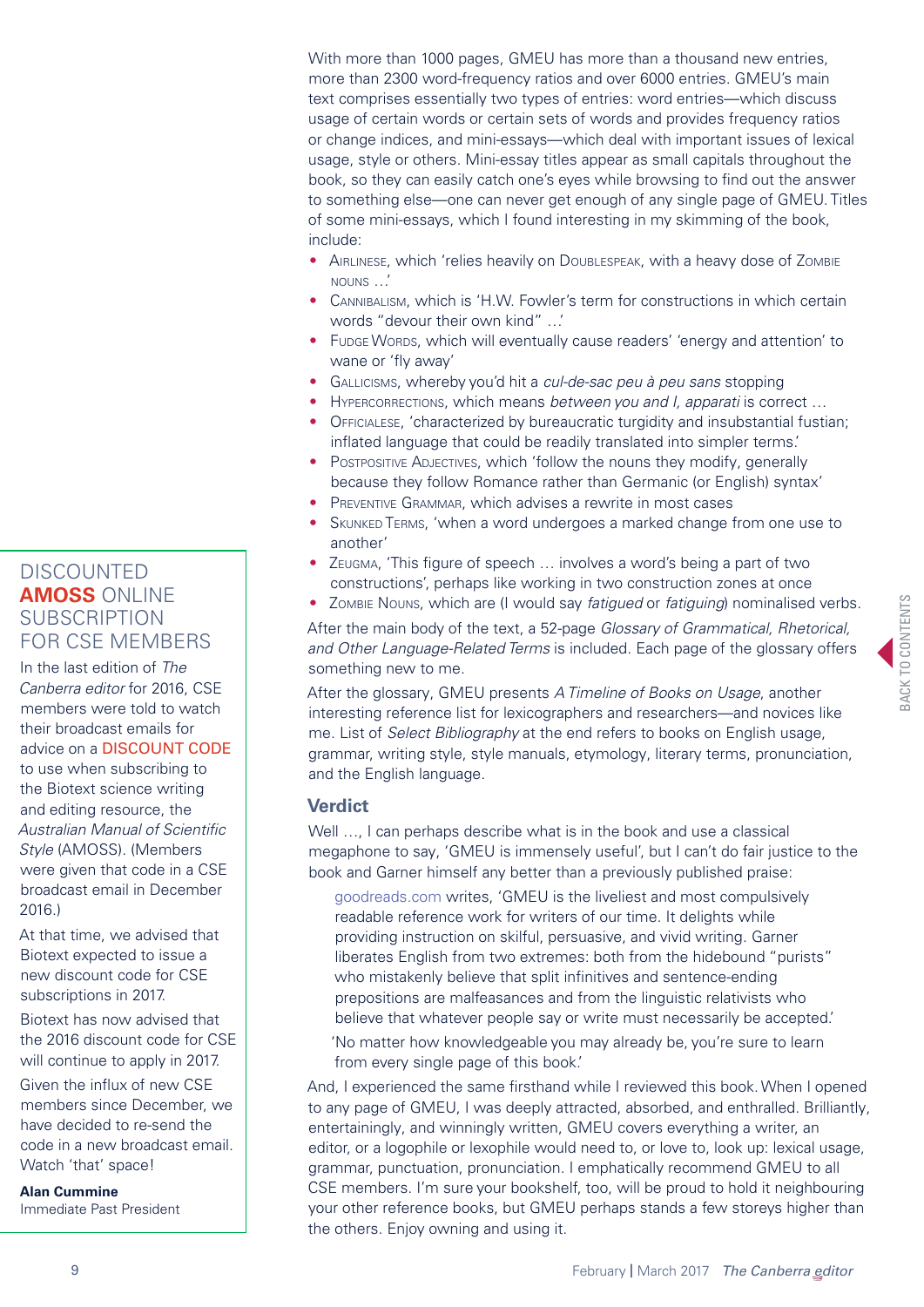# <span id="page-9-0"></span>**Word from the Western Front**

#### **John Linnegar**

CSE member studying in Belgium Photograper: Michael Hartwigsen. The last months of 2016 and the first quarter of 2017 have been a particularly active time for professional editors, interpreters and translators here in Western Europe. The SENSE SIGS, active as ever, held their regular meetings around the Netherlands and SENSE staged its annual Professional Development Day, hosted an international guest speaker and put on a year-end dinner. Besides its Summer Workshop series, SENSE staged its 11th annual autumn conference, METM16. This took brief pride of place on the shores of the Spanish Mederranean in beautiful Tarragona, from 13 to 15 October.

The new year has in turn begun with a vengeance, with proactive moves towards greater intersociety liaison in this part of the world (for starters) as the heads of MET, SENSE and the Institute of Translators and Interpreters (ITI) in the UK emerged from hibernation for a weekend summit in February, the SENSE UniSIG held a lively session on plagiarism in academic writing, the first stirrings of Conference 2018 were felt, and the society held its AGM on 25 March.

## **SENSE-ationally busy**

For SENSE members, a lively Professional Development Day was staged in Utrecht. The September day's program focused on starting/running a freelance business and marketing one's service offering. It's now slated to be a biennial event aimed at advancing professionalism among members and attracting prospective practitioners.

## A foretaste of Cargill

Having discovered that Australian researcher–author Margaret Cargill would be a keynote speaker at METM16—her special subject area is the collaboration between academic authors, their supervisors and editors of their texts—SENSE twisted her arm to make a detour via Utrecht on 7 October to give the annual free lecture. She gave us a foretaste of her conference topic, 'Ethics, editing and education in academic publishing: What is needed to enhance mutual understanding of intersecting roles, responsibilities and practices?'. The interactive gathering enjoyed both Margaret's content and her engaging presentation style. Those members who attended the METM16 conference were to enjoy the benefit of a welcome 'second helping' of Adelaidian Margaret there.

What would a professional body be without its social activities? On Sunday, 27 November, SENSE held its annual dinner for members—a *feestje* that began with a *borrel* and a few *hapjes* and ended with entertainment by a world-renowned illusionist.

## SIGs for all seasons

The ins and outs of financial and legal editing are the concern of the FinlegSIG, and both this Amsterdam-based group and the Translation SIG in Utrecht held their final meetings of the year at this time.



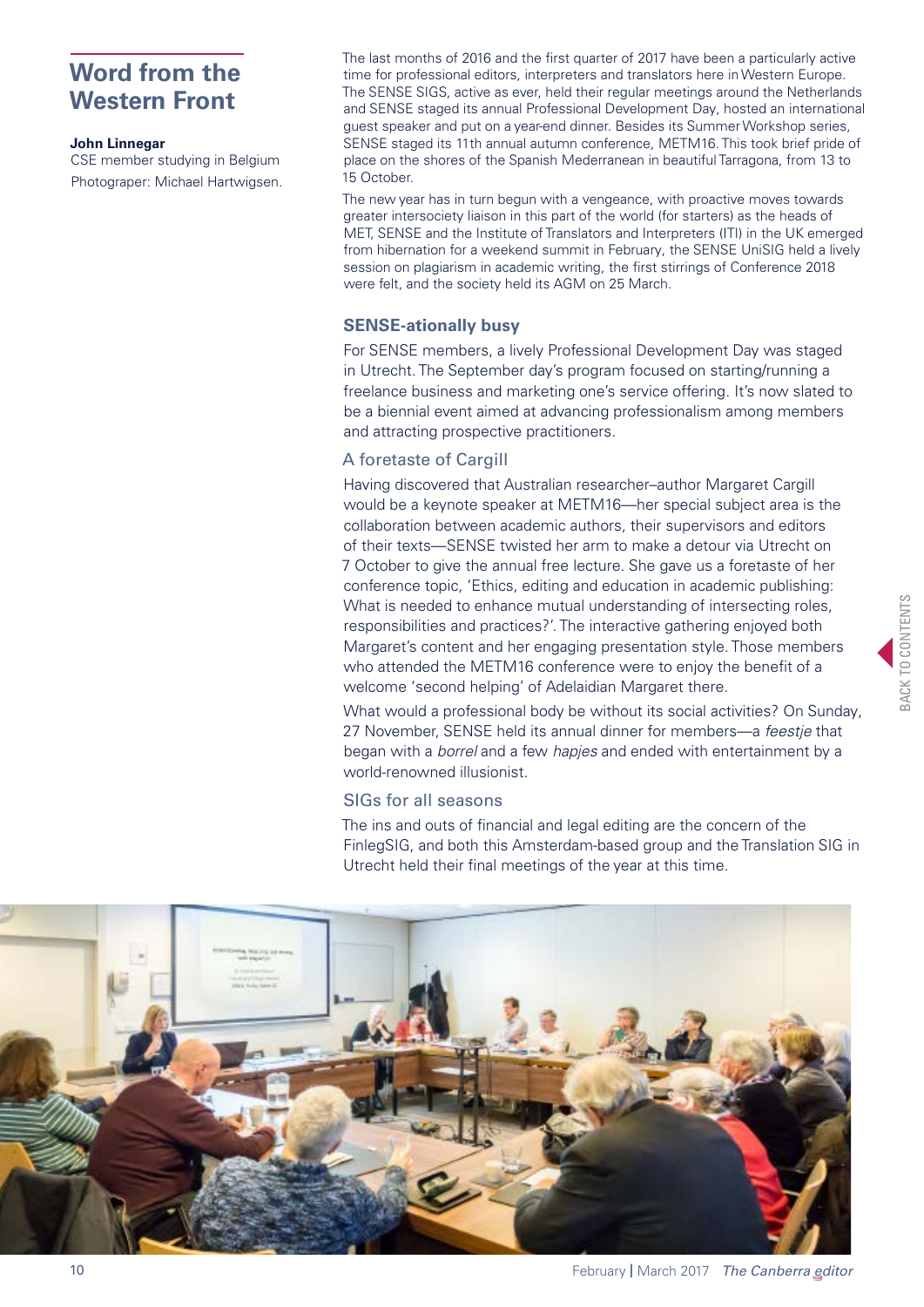The EduSIG—whose special interest is teaching (English) language—held its last meeting for 2016 on 3 December, offering a double bill. The topics were 'the use of the Correspondence, Consistency, Correctness (CCC) model to empower students to self-edit and improve their writing', on the one hand, and 'how to motivate and inspire students through one's approach to teaching and learning'. As diverse as these two topics may seem, there were several strong connections that led to lively interactions around the room.

#### The strides of March

March has seen a flurry of SENSE activity—is spring busting out all over? on the 10th, the UniSIG held its meeting on the reasons for plagiarism in student writing and the software and sanctions to deal with it; six days later, the planning committee for Conference 2018 held an afternoon brainstorming-cum-planning session and the society's AGM took place on the 25th. An important new item on the agenda was the presentation of the executive committee's strategic plan for the coming three years, which features a strong outreach thrust largely driven by a vigorous social media presence.

### **METM16 Annual Conference in Tarragona**

Themed 'Raising standards through knowledge sharing and peer training', METM16 was a cracker of a conference, MET's eleventh, and the best attended yet! Day 1 was an encrustation of wall-to-wall workshops, ranging from keyboard shortcuts and effective paragraphing to translating contracts into English and running effective conference workshops on writing scientific articles: truly something for everyone.

Naturally, exploiting social media and other technologies for online communicating, training, translating and editing featured prominently on both days of the conference program. But familiar topics were also dealt with in new ways.

Panel discussions included topics as diverse as the degree of editorial intervention in articles destined for publication ('Bridging the gap or a bridge too far?') and glimpses into the future of professional associations such as ours ('Ways forward for professional associations and communities of practice in knowledge sharing and peer training').

### Plenaries with pizzazz

This year's plenary speakers in the utterly memorable Sala d'Actes of 'El Seminari' in the ancient city were 'new worlders' Margaret Cargill and Mary Norris. Margaret runs a consultancy in Australia called 'SciWriting: Communicating science effectively in English', a theme her talk echoed. From America, the 'Comma Queen' spoke on '*New Yorker* style: the major arcana'. They were both about as delightful, punchy and insightful as

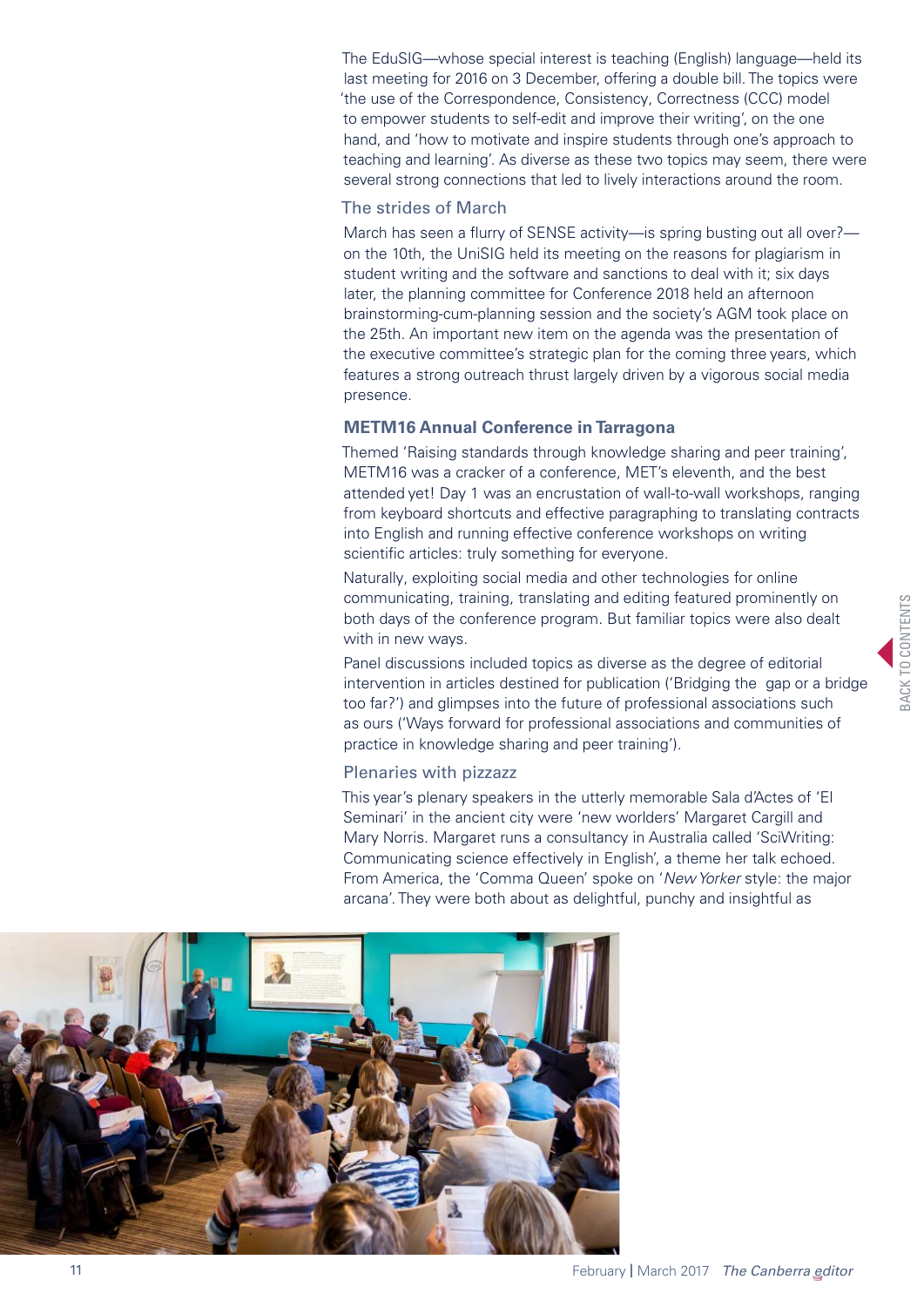presenters get. Mary's understated style of letting her audience in on the quirkiness of life as an editor at that American institution had us thoroughly entertained.

The formal conference presentations stretched over two days, but the programme spilled over into a feature that must be unique to MET: the off-MET informal after-hours activities, which this year ranged from pairing the terminology of wine with a tasting of cultivars, a 'translation slam' in which two experienced translators took on the job of comparing notes on a literary translation in front of an audience (!) and loads of networking while out jogging or strolling, to informal discussions on topics as varied as 'Freelancing parents—the ideal lifestyle?', 'There's more to social media than gossip' and 'Learning to say "no"'.

### A bovine, an ovine and a porcine walked into the EU

For this attendee, the (unintended) light relief on the program that preceded the General Assembly (or AGM) undoubtedly came in the form of an insider's presentation, 'Misused English in EU publications' ('abused English' would have been a more fitting term). Speaker Jeremy Gardner had us rolling in the aisles over the nonsensical EU-speak concocted for publications from otherwise perfect everyday words (e.g. 'financial envelope' for a budget, non-existent words such as 'planification', the use of 'to precise' to mean 'to specify', common animal names being replaced with 'Latin' forms, and so on).

## **Moves towards closer intersociety liaison**

An important spinoff of this event, the conference theme and some of the sessions, together with moves by SENSE to promote intersociety liaison, was the decision by the heads of MET, SENSE and ITI to start collaborating more closely, to the benefit of their respective members. This truly was a conference of knowledge sharing and peer training at their enthralling and enriching best—a highlight of 2016 without doubt.

And with the ensuing tripartite summit held in Barberà, Spain, in mid-February, METM16 has really borne ample fruit for the members of the three bodies.

Dates to diarise:

- SfEP 28th annual conference, Bedfordshire, 16–18 September 2017
- METM17 annual conference, Brescia, Italy, 26–28 October 2017
- ISMTE/EASE 10th annual conference, London, 9–10 November 2017
- SENSE biennial conference, the Netherlands, June 2018 (venue and date to be announced shortly)

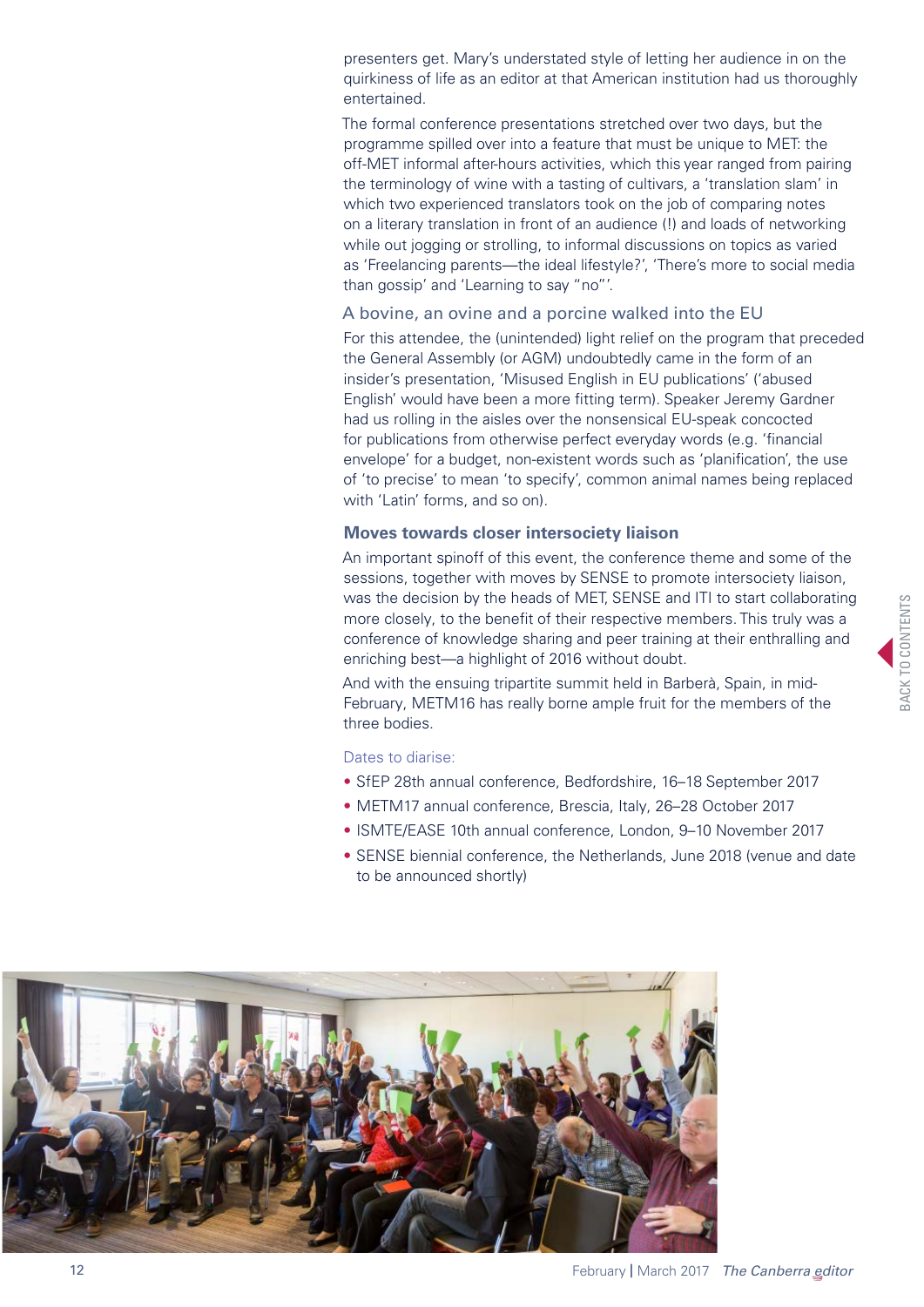<span id="page-12-0"></span>

Here's more chuckle-fodder based on clever word-play. As usual, it arrived in my inbox courtesy of my literate garbo mate in Harden-Murrumburrah—mid-2016. (Be warned, I have a folder groaning with this stuff!)

This time it comprises some of the most prized gems from American stand-up comedian, Steven Wright. Wikipedia describes him as 'known for his distinctly lethargic voice and slow, [deadpan](https://en.wikipedia.org/wiki/Deadpan) delivery of ironic, philosophical, and sometimes nonsense [jokes](https://en.wikipedia.org/wiki/Joke), [paraprosdokians](https://en.wikipedia.org/wiki/Paraprosdokian) [remember them?], [non sequiturs,](https://en.wikipedia.org/wiki/Non_sequitur_(literary_device)) [anti](https://en.wikipedia.org/wiki/Anti-humor)[humor,](https://en.wikipedia.org/wiki/Anti-humor) and [one-liners](https://en.wikipedia.org/wiki/One-liner_joke) with contrived situations'.

Some of these may have turned up in earlier 'Comical Collections'. But at least now we know the 'author'!

Enjoy. They made me laugh.

Alan Cummine Immediate Past President I'd kill for a Nobel Peace Prize.

- Borrow money from pessimists they don't expect it back.
- Half the people you know are below average.
- 99% of lawyers give the rest a bad name.
- 82.7% of all statistics are made up on the spot.
- A conscience is what hurts when all your other parts feel so good.

# I almost had a psychic girlfriend ...

but she left me before we met.

- OK, so what's the speed of dark?
- How do you tell when you're out of invisible ink?
- If everything seems to be going well, you have obviously overlooked something.

- Eagles may soar, but weasels don't get sucked into jet engines.
- What happens if you get scared half to death twice?
- My mechanic told me, "I couldn't repair your brakes, so I made your horn louder".
- Why do psychics have to ask you for your name?

- To steal ideas from one person is plagiarism; to steal from many is research.
- The problem with the gene pool is that there is no lifeguard.
- The sooner you fall behind, the more time you'll have to catch up.
- The colder the x-ray table, the more of your body is required to be on it.
- A clear conscience is usually the sign of a bad memory.
- If you want the rainbow, you have got to put up with the rain.
- All those who believe in psychokinesis, raise my hand.
- The early bird may get the worm, but the second mouse gets the cheese.

- When everything is coming your way, you're in the wrong lane.
- Ambition is a poor excuse for not having enough sense to be lazy.
- Hard work pays off in the future; laziness pays off now.
- I intend to live forever. So far, so good.
- If Barbie is so popular, why do you have to buy her friends?

### If at first you don't succeed, destroy all evidence that you tried.

- A conclusion is the place where you got tired of thinking.
- Experience is something you don't get until just after you need it.
- The hardness of the butter is proportional to the softness of the bread.

# Everyone has a photographic

- memory; some just don't have film.
- If at first you don't succeed, skydiving is not for you.
- If your car could travel at the speed of light, would your headlights work?
- Support bacteria—they're the only culture some people have.
- My theory of evolution is that Darwin was adopted.
- Shin: a device for finding furniture in the dark.